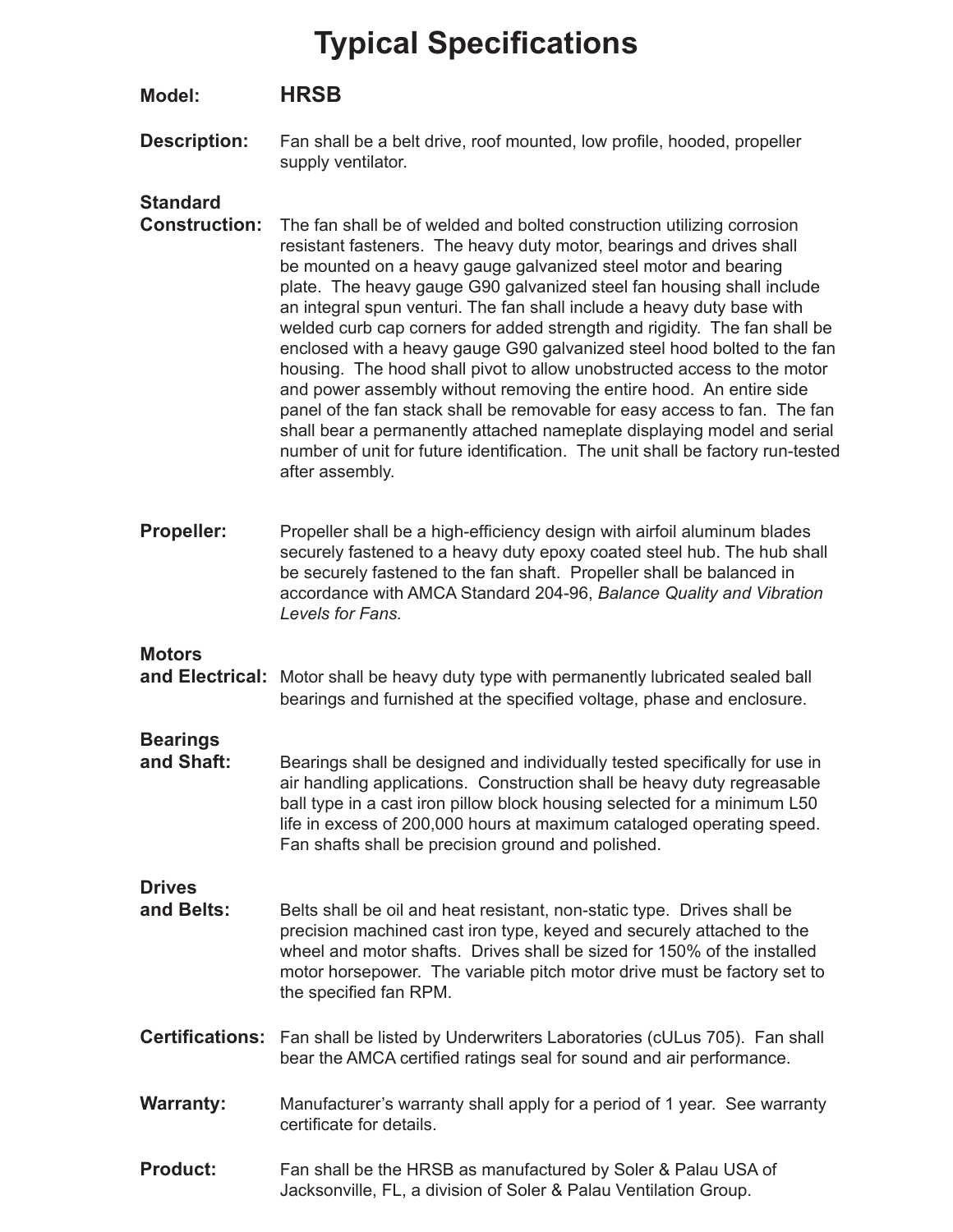### **Model: HRSBF**

**Description:** Fan shall be a belt drive, filtered, roof mounted, low profile, hooded, propeller supply ventilator.

### **Standard**

- **Construction:** The fan shall be of welded and bolted construction utilizing corrosion resistant fasteners. The heavy duty motor, bearings and drives shall be mounted on a heavy gauge galvanized steel motor and bearing plate. The heavy gauge G90 galvanized steel fan housing shall include an integral spun venturi. The fan shall include a heavy duty base with welded curb cap corners for added strength and rigidity. The fan shall be enclosed with a heavy gauge G90 galvanized steel hood bolted to the fan housing. The hood shall pivot to allow unobstructed access to the motor and power assembly without removing the entire hood. An entire side panel of the fan stack shall be removable for easy access to fan. The fan shall include permanent cleanable aluminum mesh 2" filters in the hood opening. The fan shall bear a permanently attached nameplate displaying model and serial number of unit for future identification. The unit shall be factory run-tested after assembly.
- **Propeller:** Propeller shall be a high-efficiency design with airfoil aluminum blades securely fastened to a heavy duty epoxy coated steel hub. The hub shall be securely fastened to the fan shaft. Propeller shall be balanced in accordance with AMCA Standard 204-96, *Balance Quality and Vibration Levels for Fans.*

**Motors** 

**Bearings** 

- **and Electrical:** Motor shall be heavy duty type with permanently lubricated sealed ball bearings and furnished at the specified voltage, phase and enclosure.
- **and Shaft:** Bearings shall be designed and individually tested specifically for use in air handling applications. Construction shall be heavy duty regreasable ball type in a cast iron pillow block housing selected for a minimum L50 life in excess of 200,000 hours at maximum cataloged operating speed. Fan shafts shall be precision ground and polished.

**Drives** 

- **and Belts:** Belts shall be oil and heat resistant, non-static type. Drives shall be precision machined cast iron type, keyed and securely attached to the wheel and motor shafts. Drives shall be sized for 150% of the installed motor horsepower. The variable pitch motor drive must be factory set to the specified fan RPM.
- **Certifications:** Fan shall be listed by Underwriters Laboratories (cULus 705). Fan shall bear the AMCA certified ratings seal for sound and air performance.
- **Warranty:** Manufacturer's warranty shall apply for a period of 1 year. See warranty certificate for details.
- **Product:** Fan shall be the HRSBF as manufactured by Soler & Palau USA of Jacksonville, Florida, a division of Soler & Palau Ventilation Group.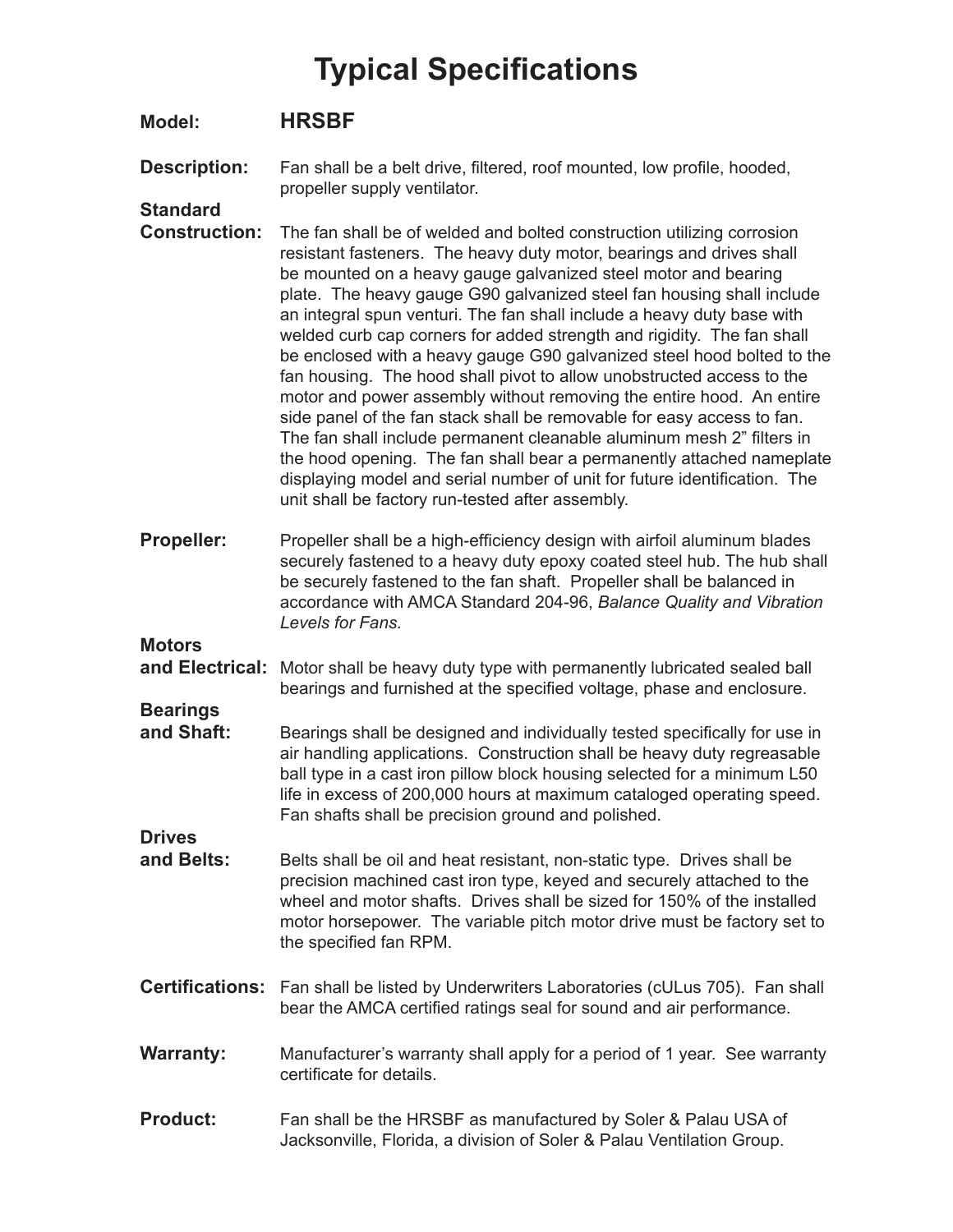### **Model: HRSD**

**Description:** Fan shall be a direct drive, roof mounted, low profile, hooded, propeller supply ventilator.

### **Standard**

- **Construction:** The fan shall be of welded and bolted construction utilizing corrosion resistant fasteners. The heavy gauge G90 galvanized steel fan housing shall include an integral spun venturi. The fan shall include a heavy duty base with welded curb cap corners for added strength and rigidity. The fan shall be enclosed with a heavy gauge G90 galvanized steel hood bolted to the fan housing. The hood shall pivot to allow unobstructed access to the motor and power assembly without removing the entire hood. An entire side panel of the fan stack shall be removable for easy access to fan. The fan shall bear a permanently attached nameplate displaying model and serial number of unit for future identification. The unit shall be factory run-tested after assembly.
- **Propeller:** Propeller shall be a high-efficiency design with airfoil aluminum blades securely fastened to a heavy duty epoxy coated steel hub. The hub shall be securely fastened to the fan shaft. Propeller shall be balanced in accordance with AMCA Standard 204-96, *Balance Quality and Vibration Levels for Fans.*

#### **Motors**

- **and Electrical:** Motor shall be heavy duty type with permanently lubricated sealed ball bearings and furnished at the specified voltage, phase and enclosure.
- **Certifications:** Fan shall be listed by Underwriters Laboratories (cULus 705). Fan shall bear the AMCA certified ratings seal for sound and air performance.
- **Warranty:** Manufacturer's warranty shall apply for a period of 1 year. See warranty certificate for details.
- **Product:** Fan shall be the HRSD as manufactured by Soler & Palau USA of Jacksonville, FL, a division of Soler & Palau Ventilation Group.